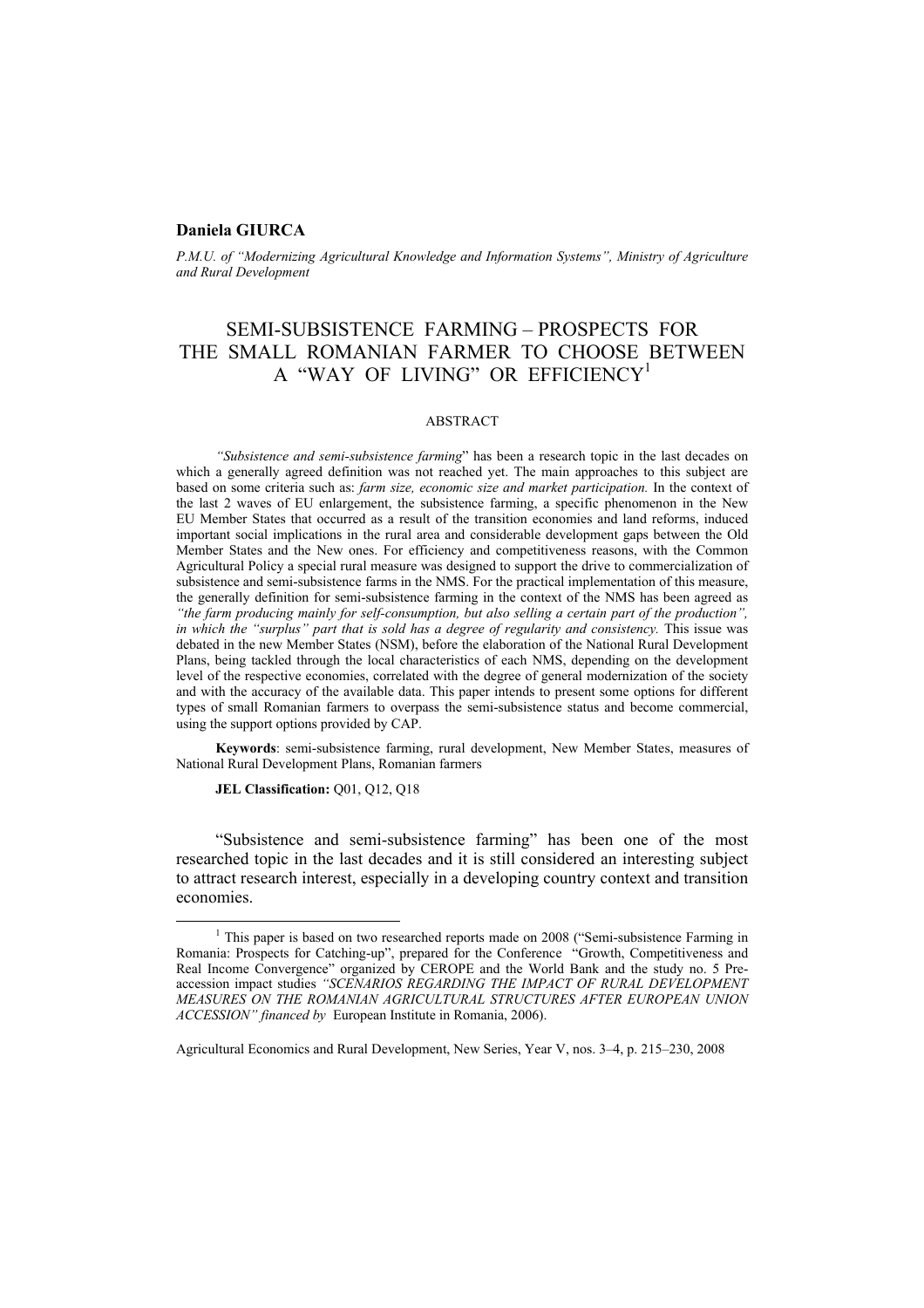According to the economic literature there is not a generally agreed definition of subsistence or semi-subsistence farming but the approach may be based on some criteria such as: *the farm size, the economic size and the market participation.* Theoretically, in the 21st century (according to the old approach to this subject), the "subsistence farming" should be characteristic only to the lesser developed economies in the third world, being associated with poverty, low level of inputs and technology, low productivity and inefficiency and insignificant share of marketed products.

Considering the EUROSTAT definition on subsistence as "the farm with economic size lower than 1 ESU<sup>"2</sup> it can be underlined that "the subsistence and semi-subsistence phenomenon is still present, even if only marginally, in many developed countries as well as in the EU Member States" (see Annex 1).

The amplitude of this phenomenon is reduced in the Old EU Member States, and the social and economic connotation and implications of this type of farms are very different compared to the New Member States (many of this type of farms are "leisure" activities), where the subsistence farm is the result of the transition and land reforms, being a phenomenon with important social implications in the rural area because in most cases it is the sole source of income for the vulnerable rural population.

*The EUROSTAT analyses point out that Romania is by far the country with the highest number of subsistence "farms", followed by Poland, Hungary and Bulgaria (see Graph 1). Out of the Old Member States, Italy, Greece, Spain, United Kingdom and Portugal have a significant number of "subsistence" farms, but their utilized agricultural area (UAA) doesn't exceed 10% of total UAA, except for Austria where the subsistence farms operate over 17% of the land area.* 

Overall, 71% of the Romanian "farms" are under 1 ESU and operate around 26% of the UAA (Graph 2). Subsistence farms (under 1 ESU) have average areas of around 0.5 ha in Greece, Hungary and Bulgaria, 1 ha in Italy and 1.2 ha in Poland and Romania, around 3 ha in Germany and France, about 9 ha in Spain and the United Kingdom and 17 ha in Portugal and Austria.

According to EUROSTAT published statistics, the Italian, Greek and Portuguese subsistence farms under 1 ESU have a certain degree of self-

 <sup>2</sup>  $2$  The European size unit (ESU) equal to 1200 Euro (Commission Decision no. 85/377/EEC) is the measurement unit of the economic size of a farm. The economic size is computed as sum of the gross standard margins for each activity (in the case of crop production per hectares and in the case of animal production per animal head), differentiated at regional level in order to include the specific development of the different zones. The gross standard margin is defined as the difference between the values of the output (production) obtained on one hectare or from one animal and the cost of the different inputs required in order to produce that output. Usually, GSM is computed as triennial average in order to avoid the distortions induced by the prices or production fluctuations.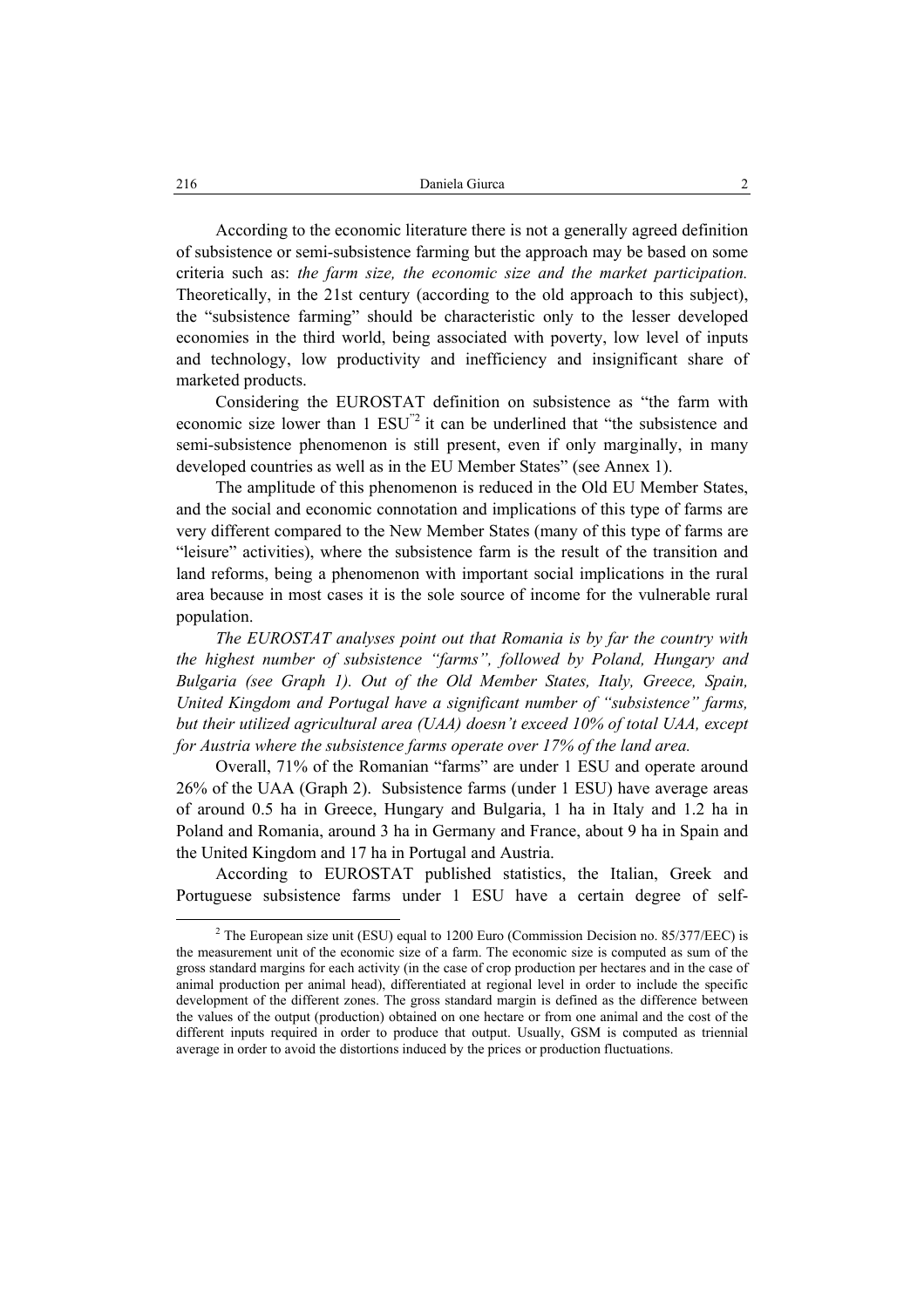consumption, while the Austrian ones have a high degree of direct sales. This type of subsistence farms from the Old Member States cannot be compared with those from the NSM where the degree of self-consumption at farm level is very high, 91% in Hungary, 86% in Romania, 78% in Bulgaria and 57% in Poland.



*Source: based on the country-specific publications on "Statistics in Focus", elaborated using the results of the Farm Structure Survey (FSS) 2005 for each country, EUROSTAT, 2007* 

**Calculate Graph 1** Graph 2

For efficiency and competitiveness reasons, the Common Agricultural Policy designed a special rural measure to support the drive to commercialisation of subsistence and semi-subsistence farms in the NMS.

For the practical implementation of this measure it was necessary to find a generally definition for semi-subsistence farming phenomenon. The generic definition of semi-subsistence farm in the context of the NMS is *"the farm producing mainly for self-consumption, but also selling a certain part of the production, in which the "surplus" part that is sold features a certain degree of regularity and consistency".*

This issue was debated in the New Member States (NSM), especially before the elaboration of the National Plans for Rural Development, being tackled through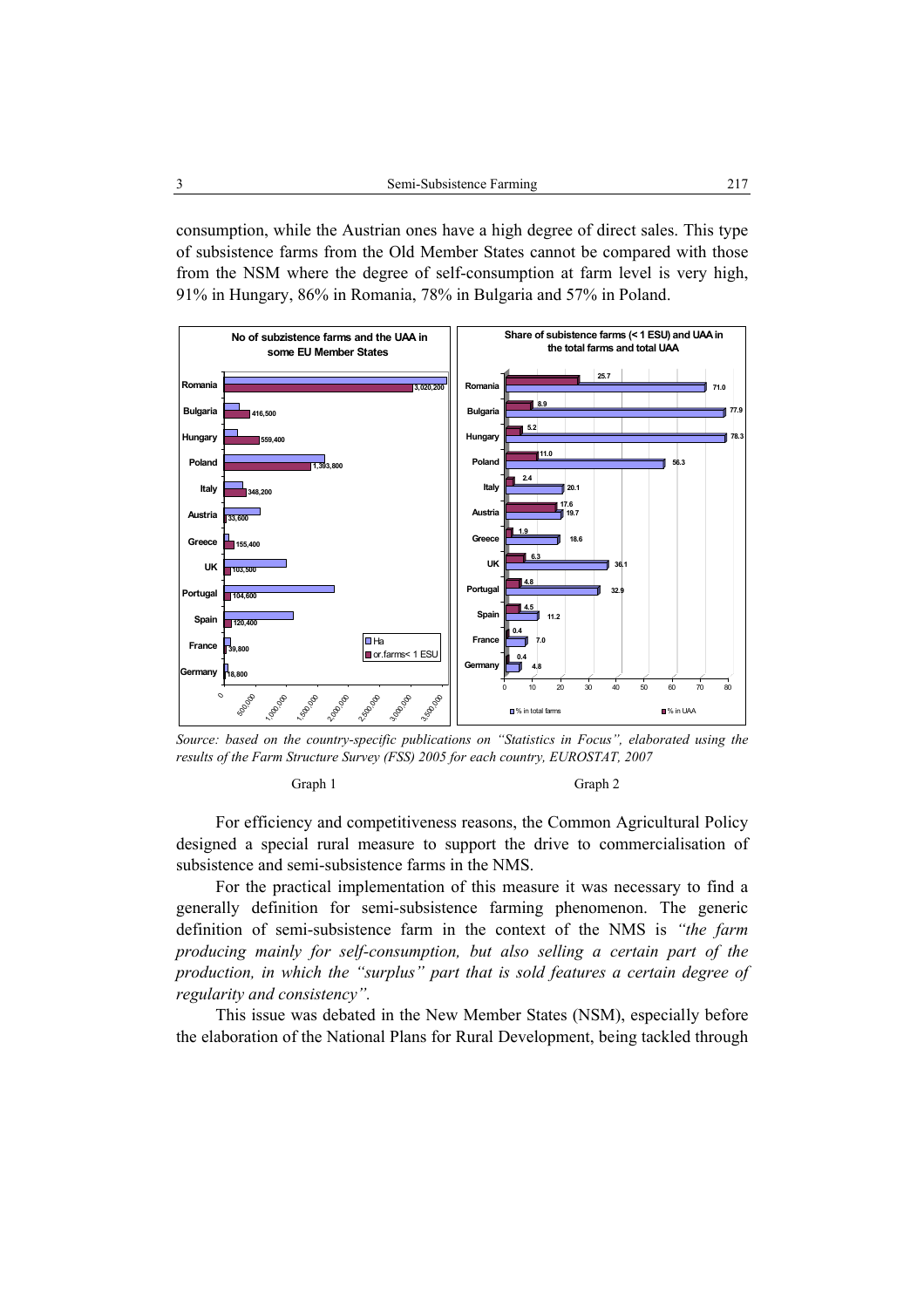the local characteristics of each NMS, depending on the development level of the respective economies, correlated with the degree of general modernization of the society and with the accuracy of the available data.

For example, Hungary defined the semi-subsistence farms as those farms that have a total sales revenue from agricultural activities of 2–4 ESU; it proposed as efficiency indicator a jump to 4 ESU and above by the end of the fifth year, corroborated with the farm's capacity to sell at least 80% of its total output on the market. Bulgaria considered as semi-subsistence farms those farms between 1 to 4 ESU and proposed as indication of efficiency to exceed 3 ESU by the end of the fifth year of the program.

As it was mentioned before, the farm size can be classified on *the basis of the physical size* (land, livestock or combinations of the two), the source being the agricultural census and/or structural surveys, *on the basis of the economic size* (measured the compatibility in ESU, starting from the SGM), the empirical complementary source is FADN or on the basis of the financial performances (rate of return, profit), the source is represented by the fiscal declarations.

In Romania's case for small-medium sized farms, the last source is still unrealistic, the second one uncertain for now, and the first one is available (the structural survey and the census) only at aggregated levels. *For this reason the real picture of the Romanian farm structure can be drawn only by combining the available data.* 

On the basis of this approach and the results of different studies related to this subject, it was decided to set the limits of "*semi subsistence farming*" between 2 to 8 ESU (about 350 thou. farms), being generally represented by typical individual farms (the share of the legal entities being low, *i.e*. 0.5–2.1%). This segment represents 9% of the total farms and about 16% of the UAA, with an average size of 4.9 ha/farm for the 2–4 ESU group and 9.4 ha for the 4-8 ESU group.

On the basis of previous experience in implementing SAPARD measures, as well as on the current information on rural areas in Romania (regarding the socioeconomic and knowledge development), we can assume that no more than one quarter of the potential beneficiaries will ask for this type of support.

As the combined information from different sources regarding the economic size of the small and medium sized farms in Romania could only provide a "processed" image of the farms, at the end of 2006 MARD initiated a survey throughout the country in order to be able to substantiate the decisions regarding the classification of the farms as semi-subsistence farms, and to support them through NRDP measures.

The methodology consisted in the elaboration of statements/questionnaires sent in all counties (to a sample of 6,427 farms), which were filled in by farmers and subsequently consolidated at county and national level. The share of questionnaires filled in by regions is presented in Graph 3, and the share of questionnaires filled in by regions and type of farm size in Graph 4.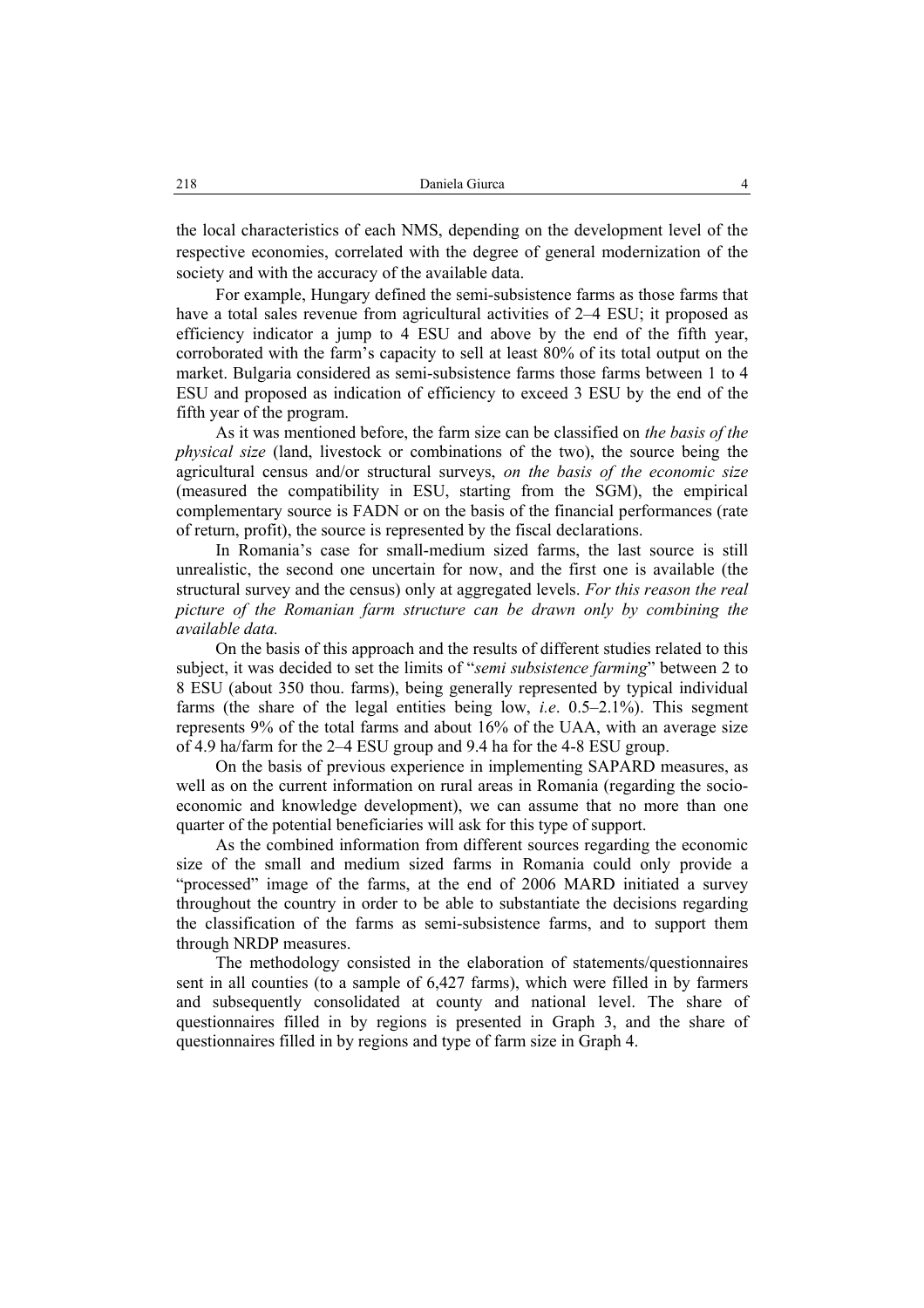The two graphs below reveal that most questionnaires were completed in the regions North-West and South, and that most of the respondents had a farm between 2–6 ESU (80% of the questionnaires).



*Source: based on the processed data from MARD* 

Graph 3. Share of filled questionnaires by regions (% out of 6247)



*Source: based on the processed data from MARD*

Graph 4. Structure of the analyze farms at regional level by economic size.

We consider that this action was salutary, as currently the existing data (those supplied by the FADN office and those obtained through the census) do not provide an up to date image of the small-sized farm status.

The statement/questionnaire contained minimal data, useful to the targeted purpose: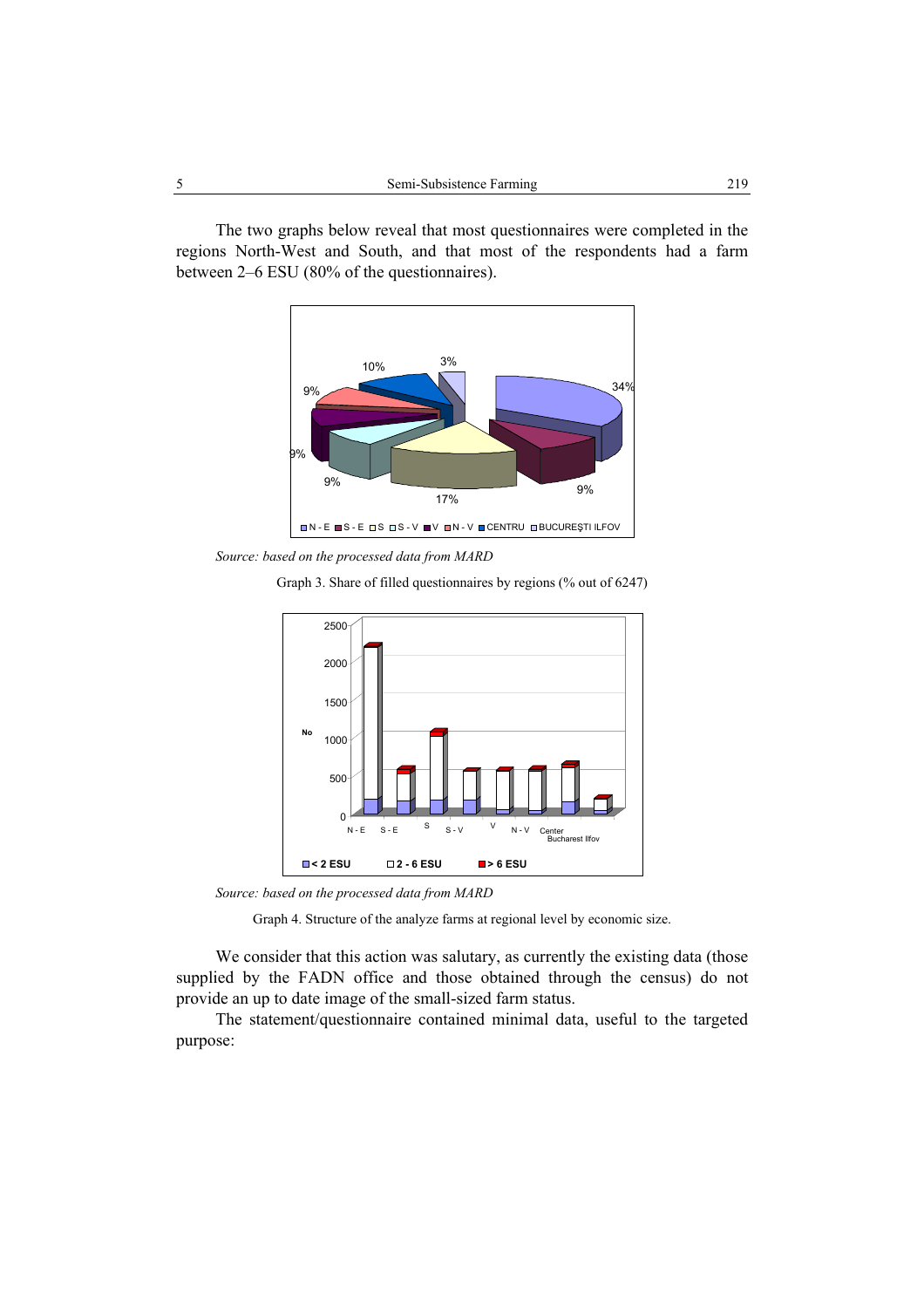- farm location:
- if the owner has a pension and, if yes, what type;
- data regarding the owned area and the category;
- number of parcels and their area;
- crop structure;
- number of animals.

The coefficients per farm agricultural activities used to assess the economic size are presented in Annex 2. After processing almost 6,500 questionnaires completed in 1963 communes, a structure of the farms economic size was outlined from the sample at regional level (Graph 5) and at country level.



*Source: based on the processed data provided by the Ministry of Agriculture*

Graph 5. The structure of subsistence and semi-subsistence farms by regions (of the analyzed MADR farms).

Because this survey is rather empirical from the methodological point of view and did not attempt to establish a representative sample based on statistical rigors, the obtained results can only provide an approximate image of the structure of subsistence and semi-subsistence farms in Romania. However, along with other studies on this subject, the thorough analysis of the questionnaires from farms with a size within 2–6 ESU (80% of the total number of questionnaires) represented a benchmark for the decision to establish the minimum threshold of the semisubsistence to 2 ESU and the maximum to 8 ESU in order to implement NRDP measures aiming at supporting these farms towards the conversion into commercial family farms. The structure of the semi-subsistence farms points out the need to make well-targeted interventions.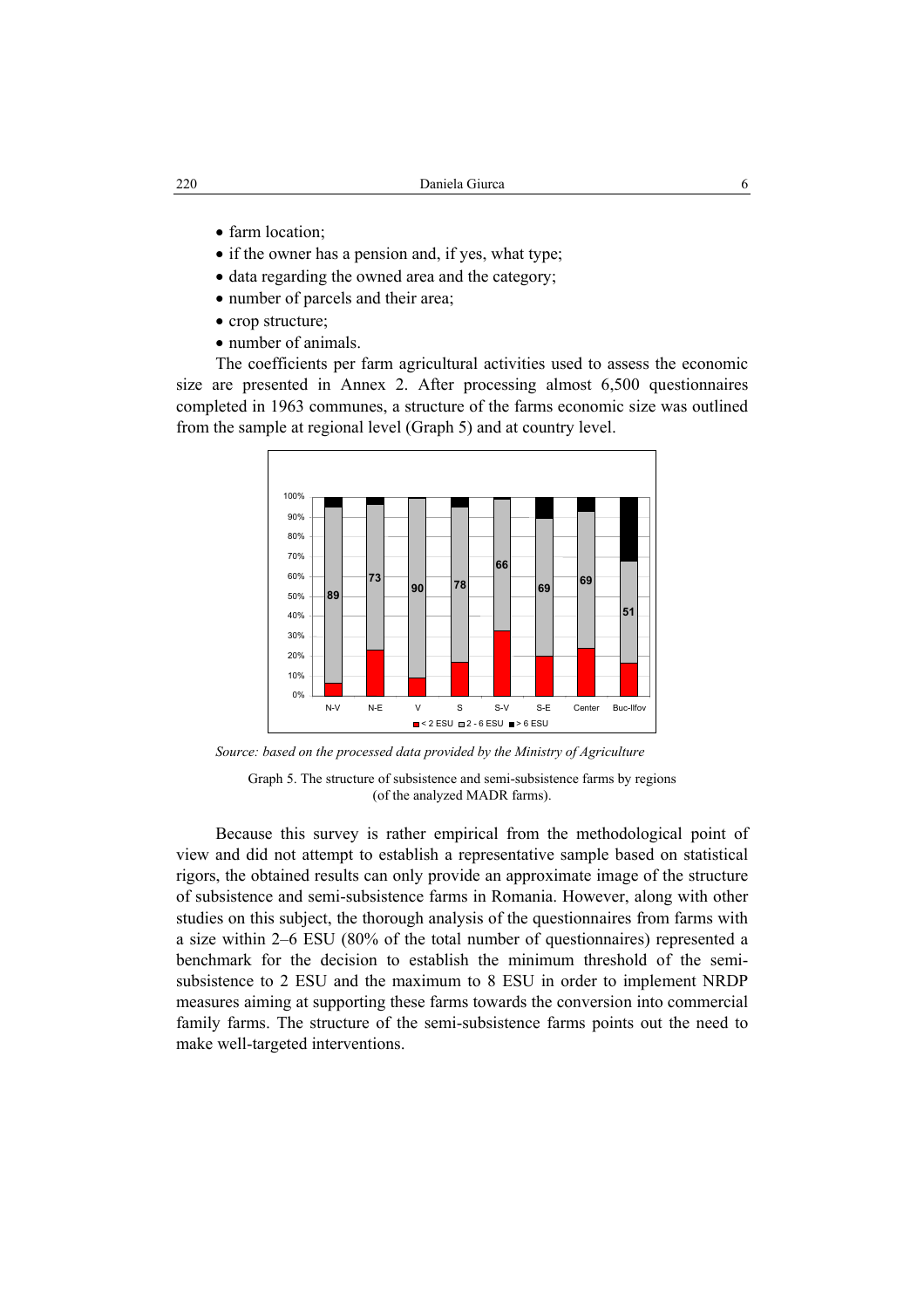Taking into account that in Romania, according to the Ministry of Agriculture data (June 2007), out of the total agricultural households only 1,237,358 (29% of total) were registered in the Farm Register, operating on 9,705,502 ha (70% of total UAA), it can be underlined that about 3 million small household holdings cannot be considered "farms" because they do not comply with the minimum conditions to be registered (1 ha of land, with parcels over 0.3 ha) and they are not eligible to benefit from Pillar I single area payments. These values also give an indication of the picture of the subsistence problem in Romania. For these 3 millions "farms" or "households" which are not eligible for EU support under Pillar I, the Government should continue the former policy for farm consolidation through different measures such as the current life annuity measure as well as by making full use of the measures under Pillar II, such as the diversification activities, support for SMEs and encouraging the tourism activities.

Besides this support through CAP, some national policies dedicated to the rural area with socio-economic measures for this category should be taken into consideration in order to diminish the gap between the urban and rural areas as well as in terms of adjusting the macroeconomic structure and diminish the size of the agricultural sector in the NMS.

From the total of over 3 million small farms in Romania (subsistence and semi-subsistence), taking into account the limits set up by the Ministry of Agriculture (2–8 ESU) only 350 thousand can be considered as "potential" farms which may be transformed into commercial farms, using the subsistence farm support measure from NRDP. Considering that only  $\frac{1}{4}$  from these total "potential" farms will apply for this type of support, MARD estimates a target of about 76 thousand to be supported and a success rate of 80% for these farms to become commercial after 5 years (about 60 thousand).

As compared to other NMS such as Hungary, which estimated a potential of 20 thousand farms and a target for support of only 3 thousand, with a success rate of 80%, and Bulgaria with a target for support estimated at 21 thousand farms with an estimate success rate of only 60% (about 16 thousand), we consider that Romania's expectations are too optimistic.

To simulate an assessment of the support that can be received by the Romanian semi-subsistence farms, we randomly chose ten case-studies of semisubsistence farms (from MARD survey) in each region, with an economic size between 2 to 8 ESU, mostly in hilly areas, to be used as a real base for an estimation of the financial support that can be received through CAP.

Table 1 and Annex 3 synthetically present the characteristics of the 10 semisubsistence farms considered.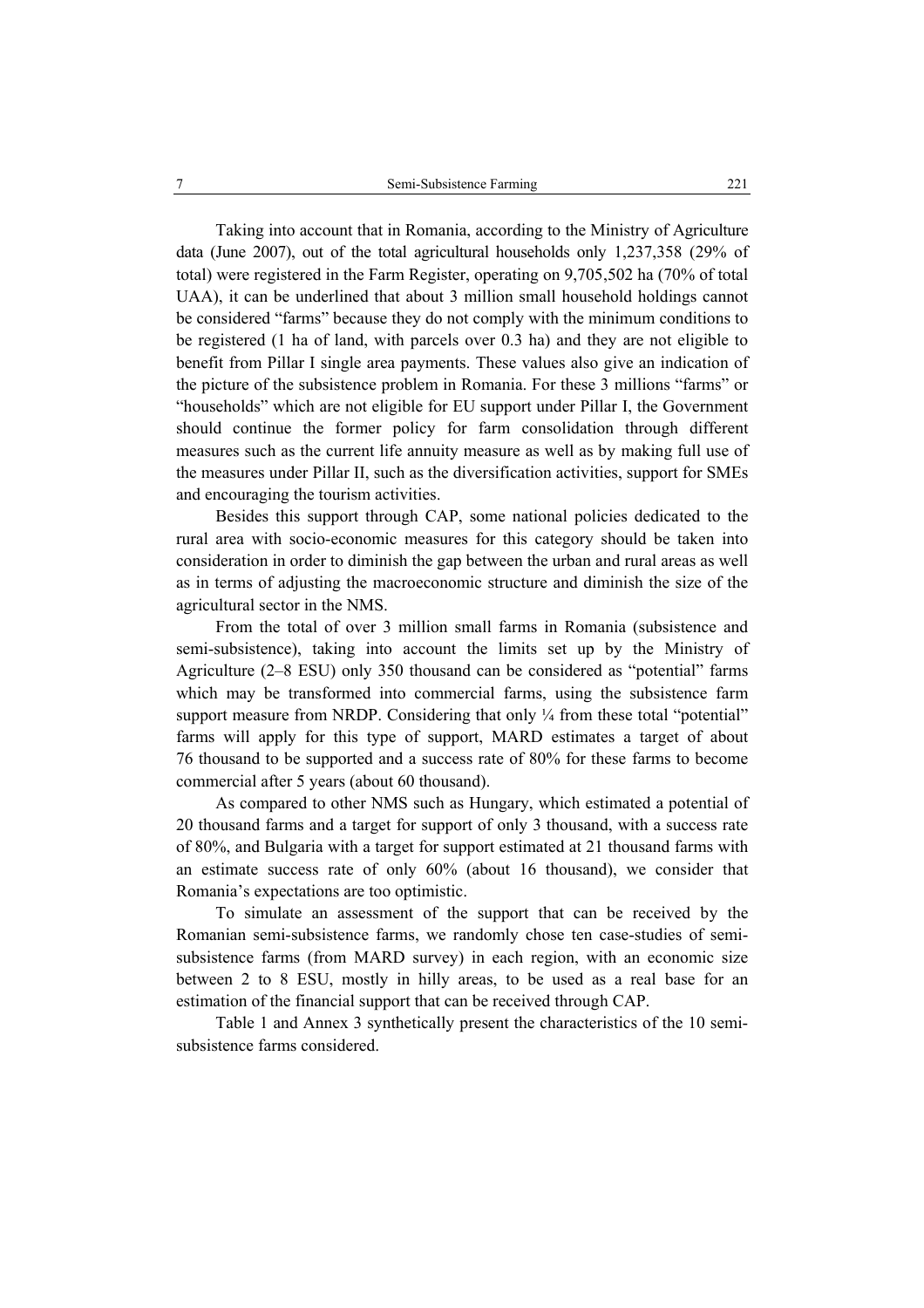|                                                   | SC <sub>1</sub>                  | SC <sub>2</sub>                                  | SC <sub>3</sub>                                   | SC <sub>4</sub>                               | SC5                                                     | SC <sub>6</sub>                | SC <sub>7</sub>                                              | SC <sub>8</sub>         | SC <sub>9</sub>                                                | <b>SC 10</b>               |
|---------------------------------------------------|----------------------------------|--------------------------------------------------|---------------------------------------------------|-----------------------------------------------|---------------------------------------------------------|--------------------------------|--------------------------------------------------------------|-------------------------|----------------------------------------------------------------|----------------------------|
| <b>UAA</b><br>Ha                                  | 3.2                              | 3.6                                              | 6.5                                               | 3.7                                           | 6.1                                                     | 7.0                            | 4.5                                                          | 12.5                    | 3.4                                                            | 36.0                       |
| <b>ESU</b>                                        | 2.2                              | 3.2                                              | 4.3                                               | 4.5                                           | 5.3                                                     | 6.1                            | 7.2                                                          | 7.7                     | 8.0                                                            | 8.0                        |
| From<br>crop<br>productio<br>$n\%$                | 31.7                             | 78.2                                             | 52.2                                              | 29.0                                          | 34.7                                                    | 25.6                           | 11.9                                                         | 72.8                    | 74.7                                                           | 100.0                      |
| From<br>livestock<br>productio<br>$n\%$           | 68.3                             | 21.8                                             | 47.8                                              | 71.0                                          | 65.3                                                    | 74.4                           | 88.1                                                         | 27.2                    | 25.3                                                           | 0.0                        |
| Farm<br>type <sup>3</sup> out $mixt$<br>of which: |                                  | mainly<br>crops                                  | mixt                                              | mainly<br>livestock                           | mixt                                                    | mainly<br>livestock            | mainly<br>livestock                                          | mainly<br>crops         | mainly<br>crops                                                | mainly<br>crops            |
| mainly                                            | Varied<br>crops and<br>livestock | Cereals.<br>oilseeds<br>and varied<br>granivores | Arable<br>crops and<br>granivore<br>$\mathcal{S}$ | varied<br>livestock<br>and<br>arable<br>crops | cereals and<br>varied<br>ruminants<br>and<br>granivores | Ruminant<br>and<br>granivores, | Milk and<br>beef<br>specialized,<br>and various<br>livestock | pasture<br>and<br>sheep | Arable<br>crops and<br>mixed<br>ruminants<br>and<br>granivores | cereals<br>and<br>oilseeds |
| Age limit<br>pension                              | no                               | yes                                              | no                                                | ves                                           | no                                                      | yes                            | no                                                           | yes                     | no                                                             | yes                        |

*Table 1*  Main characteristics of the semi-subsistence farms considered for the analysis

*Source: from farmers' statements, collected by MAFRD, October - November 2006*

It is assumed that the farms selected for analysis fulfill the conditions for  $CAP$  support<sup>4.</sup> After analyzing the structure of these farms we can say that they are generally mixed farms (with one exception), typical for the Romanian peasant farms, with areas from 3 to 36 ha, with the household head retired due to the age limit and younger, in equal shares.

Because the survey did not include questions regarding the sold production, it can be assumed that in all the investigated cases in our study (with some exceptions regarding CS 10 that cultivates cereals and oilseeds on 15 ha, and CS 7 specialized on milk and beef), the market integration level is extremely low, the share of selfconsumption is high and the surplus (milk, ewe cheese, pork, poultry and eggs) is probably sold directly on the peasant market. Those with a larger land area certainly use the services provided by third parties for mechanization works; probably the "farmers" working on these household farms have no specific knowledge (perhaps with the exception of some of those who are not retired).

 $\frac{3}{3}$ <sup>3</sup> We consider as "mixed farms" those farms with an economic size composed by approximately 50–50% ESU livestock and crops, and "mainly livestock" or "mainly crops" if the share of ESU from livestock or crops is a combination of 25–75%.

<sup>&</sup>lt;sup>4</sup> They are registered in the Farm Register, have 1 ha of land and parcels of minimum 0.3 ha, the livestock is registered and the sold products (milk) have the required quality.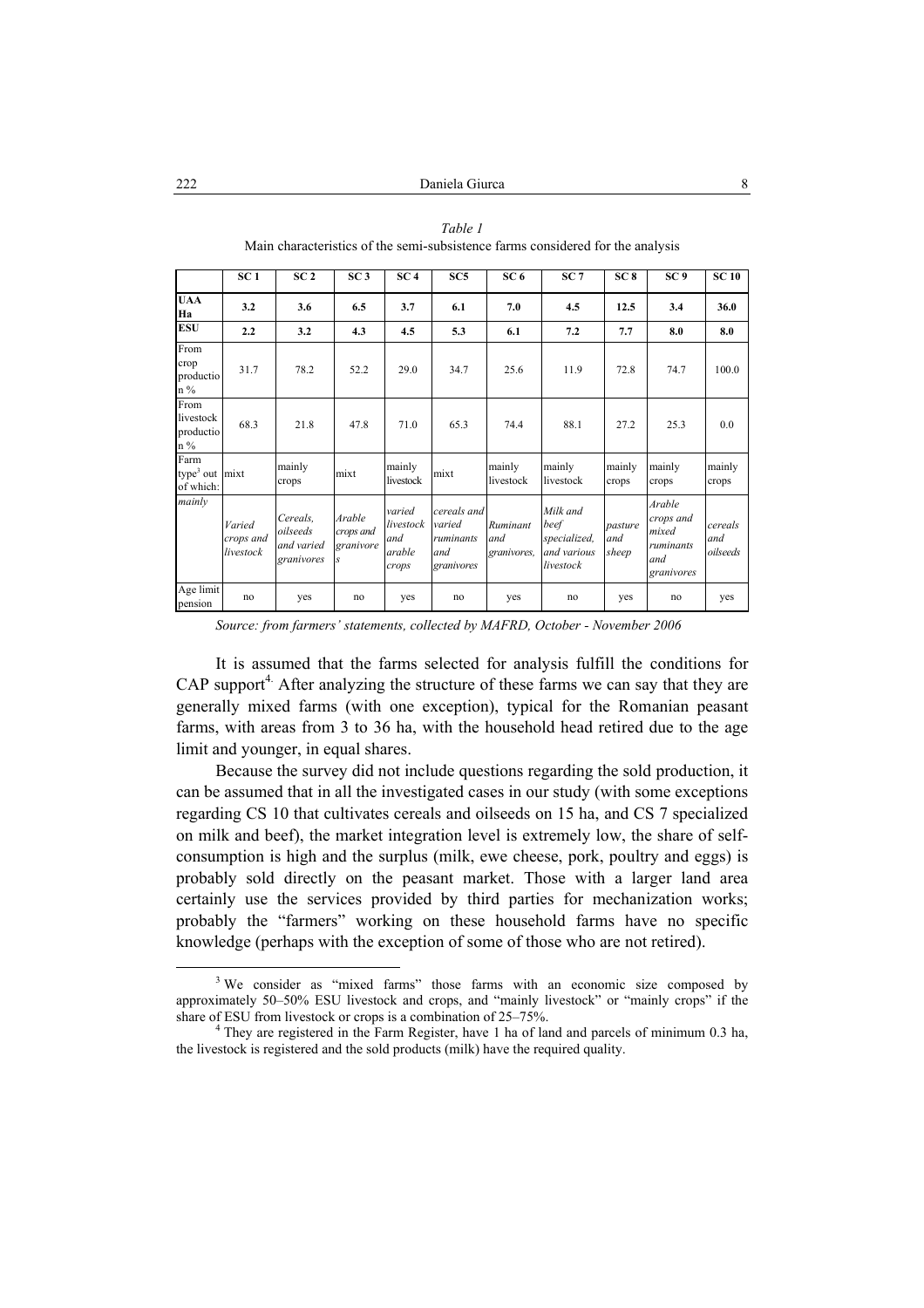The financial support for the selected farms will be provided through area direct payments in relation with the land area and through market measures along with the rural development assistance (in this case under Axis 1).

The estimation methodology was simple, using as information the crop structure and the related number of hectares, the number of animals on each farm (bovines, sheep and goats) (see Annex 3) and the value of the potential support to be granted though the legislation in force (Table 2).

It was not considered that the farms cultivating maize, sunflower, rape or soybeans could receive the complementary national direct payments for energy crops (54 euro/ha).

*Table 2*  Direct payments according to Gov.'s Emergency Ordinance 125/2007,Minister's Order 295/2007 and Government's Decision 985/2007

| <b>Specification</b>                                                                                                       | $EUR^*/ha$ or<br>EUR/head<br>2007                               |
|----------------------------------------------------------------------------------------------------------------------------|-----------------------------------------------------------------|
| Single Area Payment Scheme from EAGF                                                                                       | 50.5                                                            |
| Complementary national direct payments from MARD+<br><b>EAFRD</b> budget                                                   |                                                                 |
| Wheat, rye, barley, malting barley, oat, sunflower, maize,<br>rape, beans, and other vegetables, flowers, fodder crops $+$ | 47.0                                                            |
| - for energy crops (maize, sunflower seeds, rapeseeds,<br>soybean                                                          | 45.0                                                            |
| $-Hops$                                                                                                                    | 120                                                             |
| Sugar beet                                                                                                                 | 192.08 $(+77.2)$ if they have contract with<br>a sugar factory) |
| Livestock in farms producing for the market                                                                                |                                                                 |
| - Dairy and beef livestock                                                                                                 | 146 (divided in 2 payments/year)                                |
| $-Sheep$ and goats                                                                                                         | 10 (divided in 2 payments/year)                                 |

*\* exchange rate 1Euro =3.3441RON Source: legislation in force in 2007* 

The ten investigated farms could receive direct payments from the EU and national budgets ranging from 370 euro to 4,166 euro (Table 3), this value being directly influenced by the structure and typology of the farms (Graph 6).

*Table 3*  The value of direct payments for the investigated semi-subsistence farms

|                       |                 |                 |                 |                 |                 |                 |                 |                 |                 | <b>EURO</b>  |
|-----------------------|-----------------|-----------------|-----------------|-----------------|-----------------|-----------------|-----------------|-----------------|-----------------|--------------|
| <b>Specifications</b> | SC <sub>1</sub> | SC <sub>2</sub> | SC <sub>3</sub> | SC <sub>4</sub> | SC <sub>5</sub> | SC <sub>6</sub> | SC <sub>7</sub> | SC <sub>8</sub> | SC <sub>9</sub> | <b>SC 10</b> |
| <b>SAPS</b>           | 162             | 180             | 326             | 188             | 308             | 356             | 229             | 631             | 171             | 1,818        |
| <b>CNDP</b>           | 386             | 186             | 303             | 977             | 996             | 1.603           | 3.937           | .712            | 1,719           | .692         |
| Total direct payments | 548             | 367             | 629             | 1,165           | .304            | .959            | 4.166           | 2,344           | 1,891           | 3,510        |

*Source: own estimations*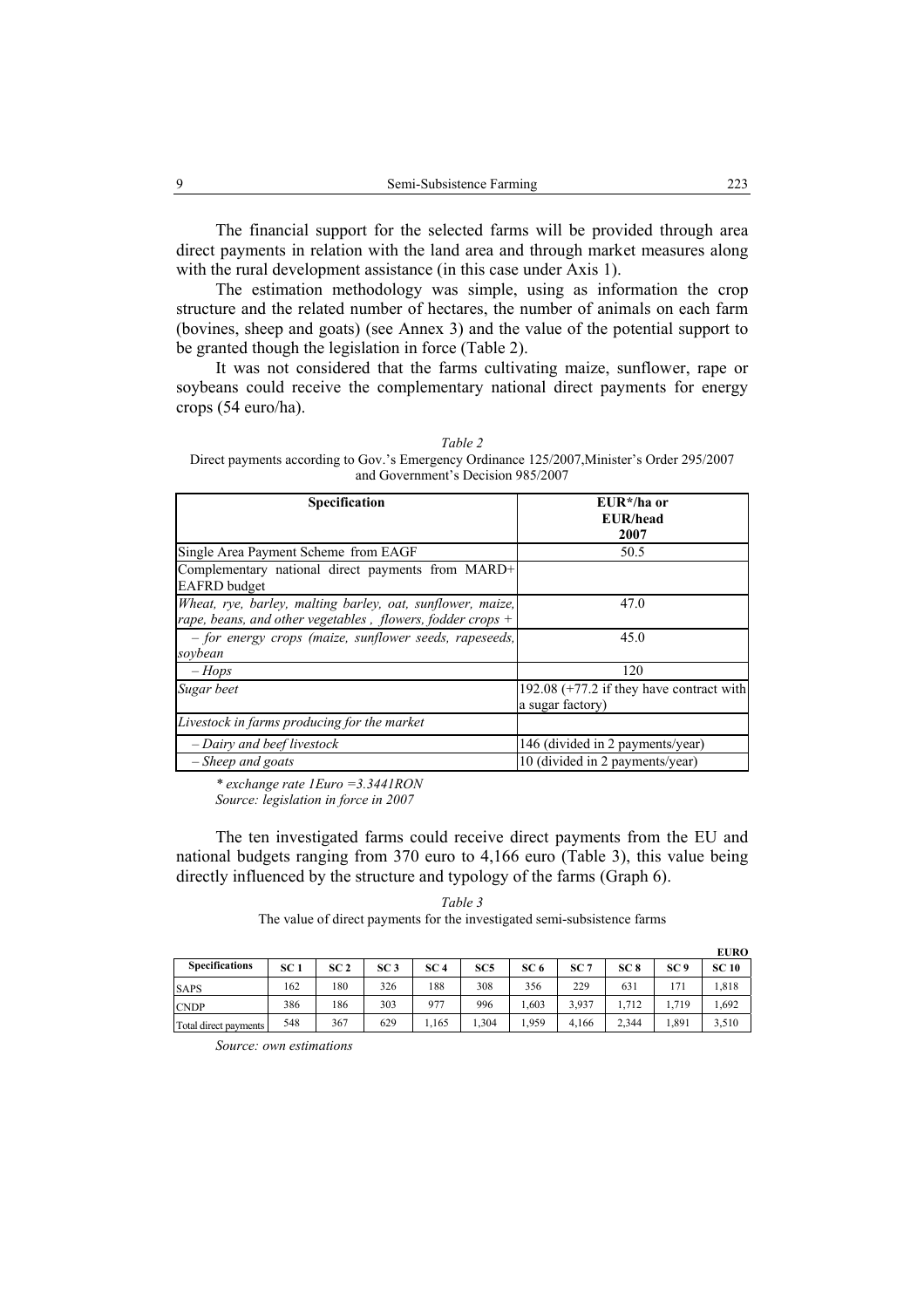

*Source own estimations*

Graph 6. The estimate value of direct payments for the semi-subsistence farms by source.

It can be noticed that the national support through CNDP was intended to complement the area direct payments from the EU budget, which amounts to only 25% compared to the amount received by the Old Member States; for the livestock farms (bovines and sheep), the direct payments received from the national budget bring a considerable input to farmers' incomes.

Besides the direct payment support granted under Pillar I, these farms can also access a number of NRDP measures. From these measures, the most feasible ones for the investigated cases would be the support to semi-subsistence farms, setting up young farmers, establishment of producers' groups, developing nonagricultural activities and granting compensatory payments for agri-environment, mainly for organic farming, farm modernization, training, providing advisory and consultancy services to farmers.

We assume that the analyzed farms would have access to at least two of the previously-mentioned measures, namely supporting the semi-subsistence farms and set up of young farmers. In order to comply with the eligibility criteria to access these support measures, we assume that the retired farmers would give up the farm to a younger head of the household (under 40 years old who could be a member of his family), and the not retired household heads under 55 years old would have incomes from other sources.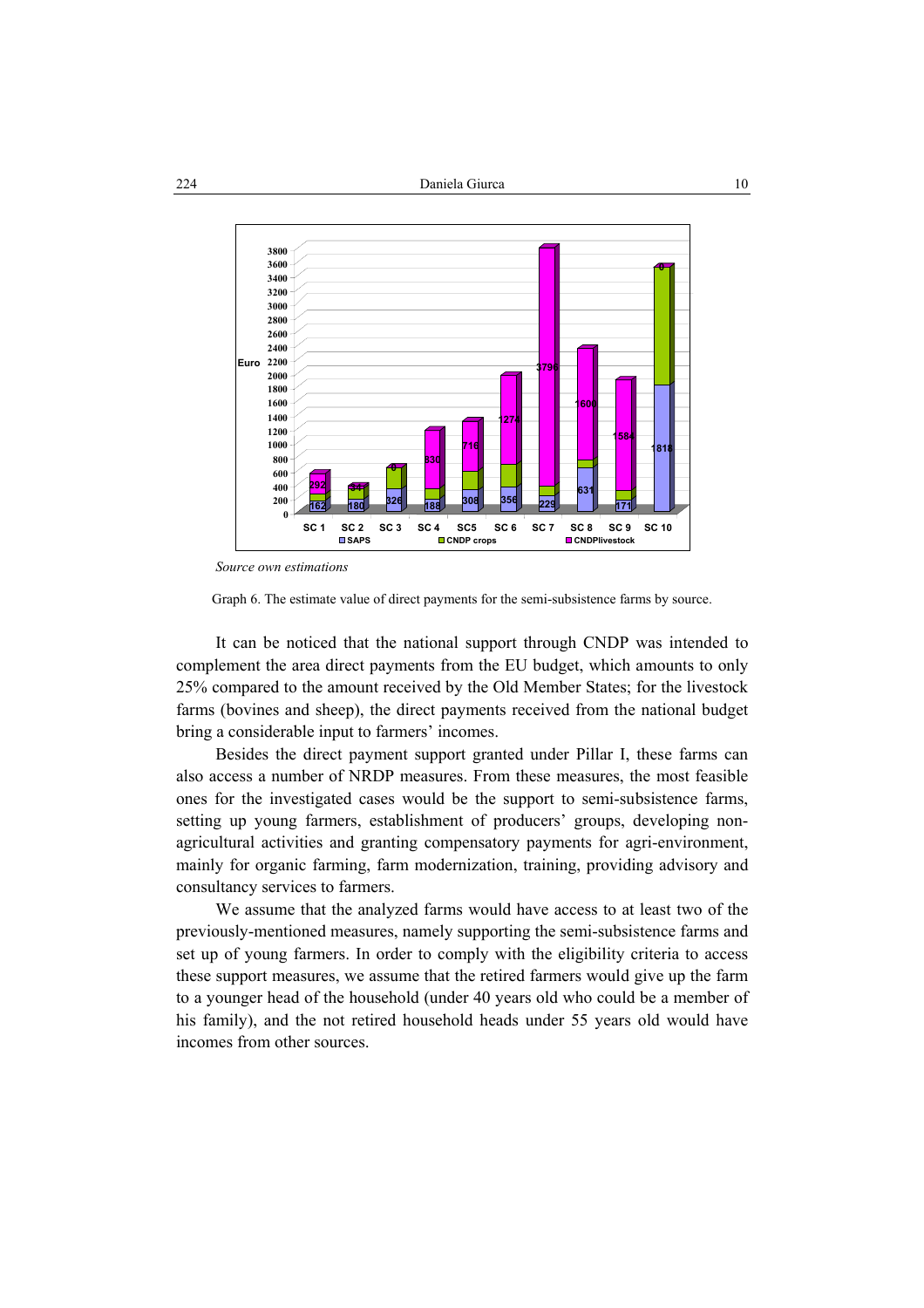The support for semi-subsistence farms is granted to farmers<sup>5</sup> under  $62$ years old who come up with a business plan to restructure the household. The imposed age limit was established on the basis of the high share of semisubsistence farms, managed by retired persons who would not have had enough motivation for developing a viable household. Three years after the support is granted, the viability of the semi-subsistence farm would be demonstrated by a 20% increase of the production to be sold and an increase by minimum 3 ESU of the farm size, compared to the initial status as mentioned in the business plan. The support granted under this measure is of 1,500 euro/year/semi-subsistence farm over a period of maximum 5 years. These farmers could also access to measures targeting the professional training and consultancy services. On a case-by-case basis, they can also access the farm modernization measure or other measure such as: setting up producers' groups, developing non-agricultural activities and granting compensatory payments for agri-environment, especially for organic farming.

**Setting up young farmers** aims at setting up and/or taking over through transfer of ownership and/or renting under a minimum 5-year contract or the concession of a farm between 6–40 ESU, for the first time by a manager (head) of the household for young people under 40 years old. Those accessing this measure will have to submit a business plan and will have to undertake, in the first 3 years after receiving the support, professional training under measure 111 "Professional training, information and knowledge dissemination" in at least one of the fields: the management of the agricultural household, farm accounting, environment protection, organic farming etc. The support would be granted as a premium, in two tranches: 60% out of the value of the support for setting up, at the date of APDRP's approval of the application for support and 40% after achieving the actions foreseen in the business plan. The beneficiary must demonstrate that the farm size is over 10 ESU and increased by minimum 4 ESU from the date of the individual decision to grant the support for setting up a young farmer. The value of the setting-up support is of 10,000 euro for a household with a minimum size of 6 ESU, and over this size the setting-up support could increase by 2,000 euro/1 ESU but could not exceed 25,000 euro/household. The young farmers can access other measures as well:

- "*Vocational training, information actions and diffusion of knowledge";*
- *"Modernizing agricultural holdings";*
- *"Improving and developing the infrastructure related to the development and adaptation of agriculture and forestry";*
- *"Support semi-subsistence farms";*
- *"Supply advisory and consultancy services to farmers".*

 $rac{1}{5}$  $5$  The farmer is a physical or legal entity, whose household is located on the country's territory and has a size equal or larger than 2 ESU, who undertakes mainly agricultural activities and who is registered in the Farm Register/Agricultural Register.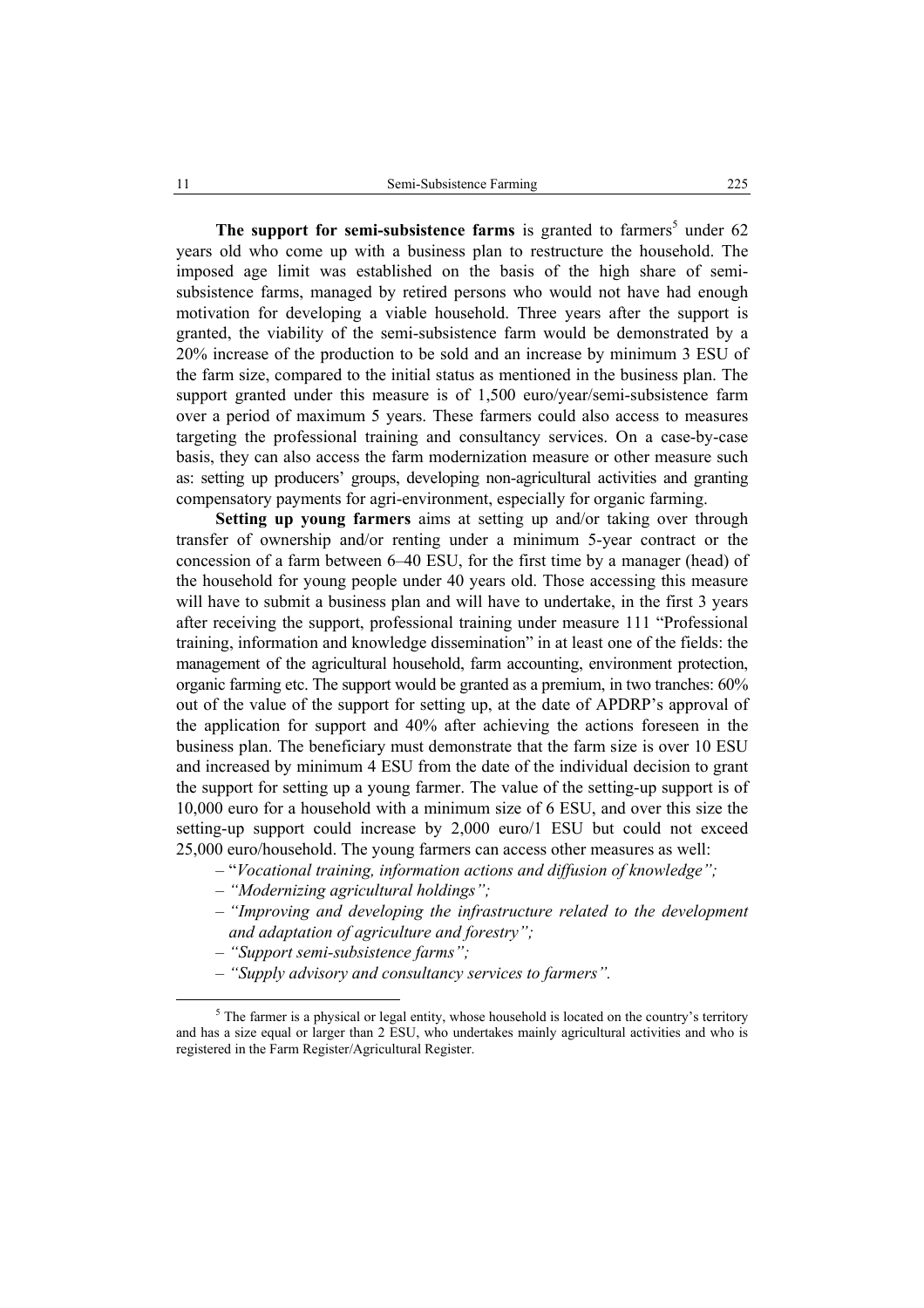|  | 226 | Daniela Giurca |  |
|--|-----|----------------|--|
|--|-----|----------------|--|

Let us assume that a 3-member family has an average consumption of 4.3 ESU and, for a farm to begin selling part of the production, it should have at least a surplus of 2–4 ESU. Under these working hypotheses, we assessed the value of the surplus to be sold by the considered farms in the scenarios presented below.

| 2008                                            | 2011                                             |  |  |  |  |
|-------------------------------------------------|--------------------------------------------------|--|--|--|--|
| $\bullet$ ESU $-$ 2006 level                    | $\bullet$ + 3 ESU as compared to 2008            |  |  |  |  |
| • SAPS $+$ CNDP according to legislation in     | • $SAPS + CNDP$ according to legislation for the |  |  |  |  |
| force (table 3)                                 | NMS $(40\%$ SAPS + CNDP annually decreasing      |  |  |  |  |
| • Self consumption $-4.3$ ESU (5,160 Euro for a | by $30\%$ )                                      |  |  |  |  |
| family with 3 members)                          | • Self-consumption $-4.3$ ESU (5,160 Euro for a  |  |  |  |  |
| · Support for semi-subsistence farms under      | family with 3 members)                           |  |  |  |  |
| Pillar 2 (1,500 Euro yearly)                    | • Support for semi-subsistence farms under       |  |  |  |  |
|                                                 | Pillar 2 (1,500 Euro yearly)                     |  |  |  |  |

As indicated by Graph 7, direct payments support corroborated with incentives to subsistence farms (under NRDP) may lead to an increase in the tradable surplus by minimum 20%. This differs with farm production specialization. The farms with a larger number of animals need to access other measures, because their incomes will go down as CNDPs (the only direct payments to livestock growers) shrink. We should underline here that real premises to turn into commercial entities exist just for the holdings with a sellable surplus of at least 4–5 ESU. In this condition setting an upper limit of farm eligibility on implementing the semisubsistence measure (over 4 ESU) would be more efficient and realistic for Romania. The support for farms between 2–4 ESU will be only a "social" measure for farmers that will not reach the proposed objective of farm restructuring.



*Source: own estimations* 

Graph 7. Supplementary ESU available for the market for the semi-subsistence farms.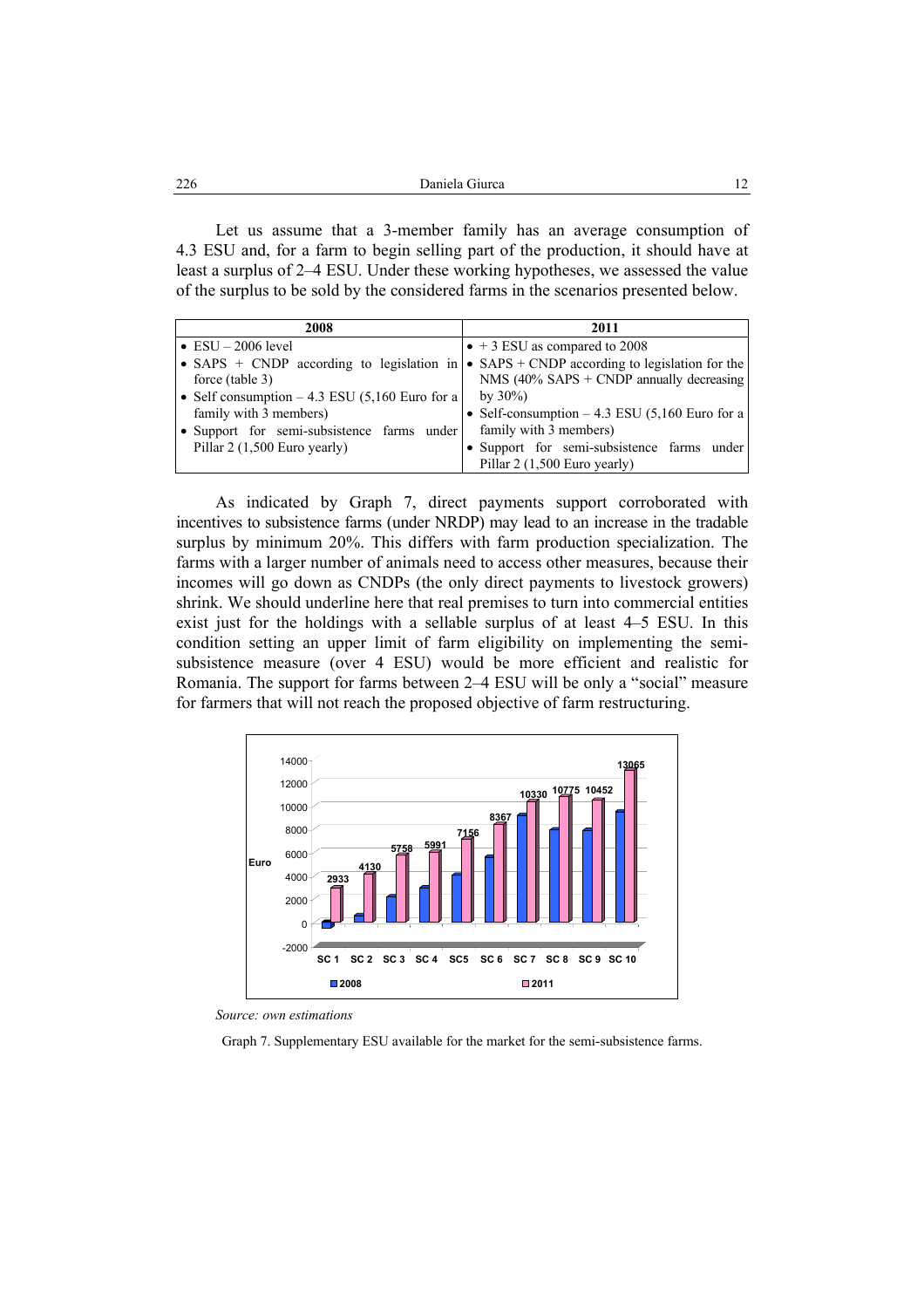Considering, on top, the support for young farmers' settling down, for which (under the described scenarios) the farms over 6 ESU are eligible (*i.e*. SC 6, SC 8, Sc 10), based on a business plan, we can assume that the minimum amount of 6,000 Euro that can be granted to the farmer in the first stage, is able to boost the holding towards becoming commercially viable, through investments in technology and inputs. To these access to knowledge can be added, as enrolling in the accompanying *"Professional training, information and knowledge dissemination"*  is advisable.

Beyond this set of measures, all farms under analysis can get access to various other programs like: *incentives to producer groups, agro-environmental payments and support to farmers in the least-favoured regions (if applicable).*

Having in view all the above assessments, one can state that 20% of MARD target group<sup>6</sup> have real chances to reach the objective which means about  $12$ thousand farms that have real opportunities to get involved into commercial activities on the medium term (only 21% success from MARD expected results).

For the rest of about 3 millions "farmers", the Government should continue to implement farm consolidation measures within the EU limitations, to access and make full use of the measures from Pillar II (such as diversifications of rural activities and support for SMEs, encouraging tourism activities, support for young farmers) and, complementarily, to design special socio-economic policies targeted to rural areas.

#### **REFERENCES**

- 1. Giurcă D. (2008), *Semi-subsistence Farming in Romania: Prospects for Catching-up*, paper presented at the Conference "Economic Growth Competitivity and Convergence of Real Income", organized by CEROPE and World Bank, April 2008, under publication.
- 2. Giurcă D. Luca L, Hurduzeu G. (2006), *Scenarios regarding the impact of rural development measures on the Romanian agricultural structures after European Union accession*, PAIS 4, European Institute of Romania.
- 3. Zvi Lerman, (2004), *Policies and institutions for commercialization of subsistence farms in transition countries*, Journal of Asian Economics, 15, 461–4798.
- 4. \*\*\* National Rural Development Program, 2007–2013, Romania.
- 5. \*\*\* "Rural development in the EU Statistical and economic information", 2006, DG Agri.
- 6. \*\*\* EUROSTAT (2007), "Statistics in Focus" country studies, elaborated using the results of the Farm Structure Survey (FSS), 2005.
- 7. \*\*\* Romania's Statistical Yearbook, 2006.

 $\overline{6}$  $6$  From the total 350 thousand farms between 2–8 ESU, 80% have the size between 2–4 ESU and 20% between 4–8 ESU.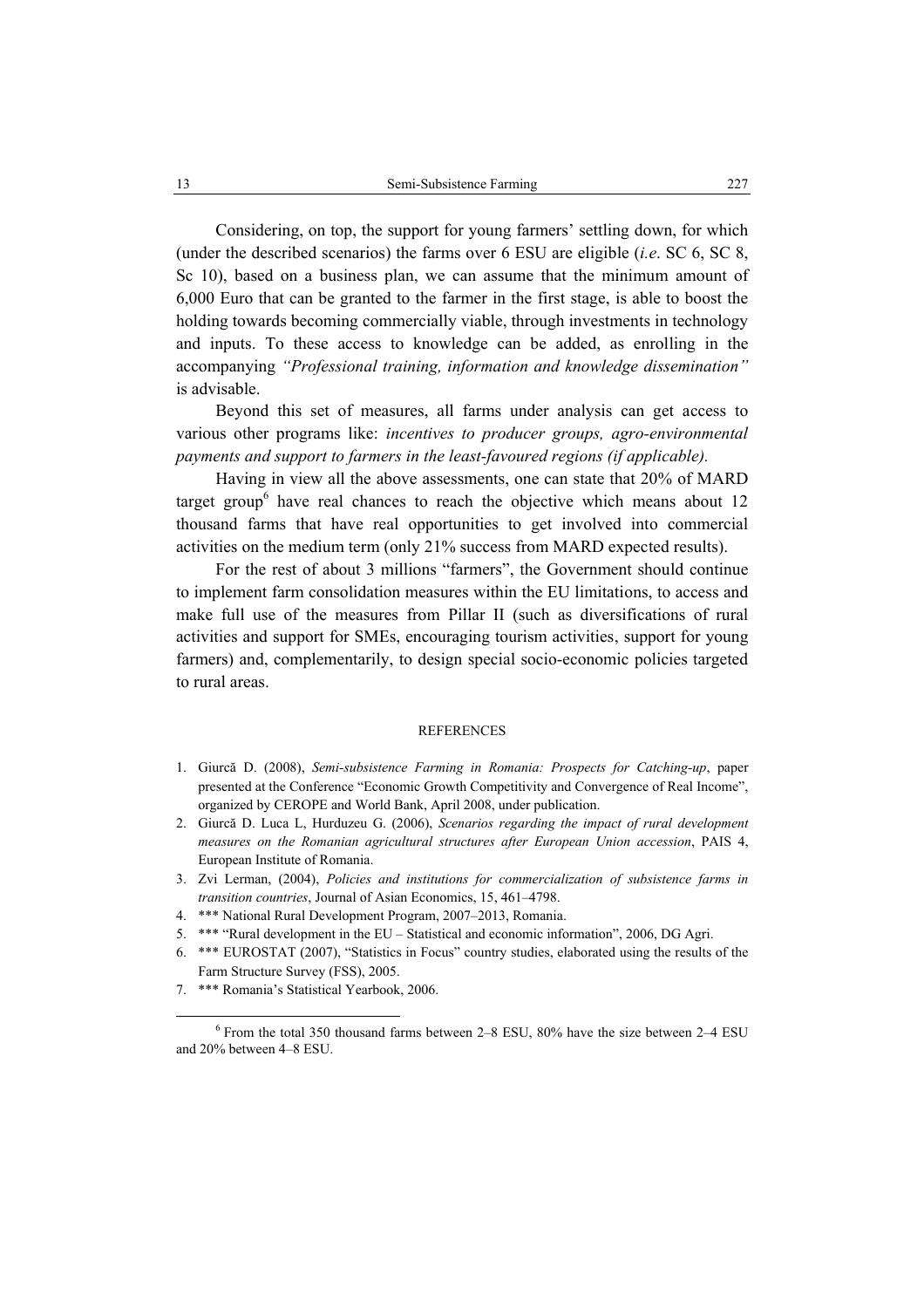| Country          | <b>Specification</b> | <b>Total no of</b><br>farms | $< 1$ ESU<br>subsistence<br>farms | $%$ of<br>subsistence<br>farms in total | $\geq$ 1 ESU | $%$ in total      |
|------------------|----------------------|-----------------------------|-----------------------------------|-----------------------------------------|--------------|-------------------|
|                  |                      |                             |                                   | farms                                   |              |                   |
| Germany          | No.farms             | 389,900                     | 18,800                            | 4.8                                     | 371,100      | 95.2              |
|                  | Ha (000)             | 17,035.2                    | $\overline{59.9}$                 | 0.4                                     | 16,975.3     | 99.6              |
| France           | No.farms             | 567,100                     | 39,800                            | 7.0                                     | 527,400      | 99.6              |
|                  | Ha (000)             | 27,590.9                    | 100.5                             | 0.4                                     | 27,490.4     | 99.6              |
| Spain            | No.farms             | 1,079,400                   | 120,400                           | 11.2                                    | 959,000      | 88.8              |
|                  | Ha (000)             | 24,855.1                    | 1,114.1                           | 4.5                                     | 23,741.0     | 95.5              |
| Portugal         | No.farms             | 323,900                     | 104,600                           | 32.3                                    | 219,300      | 67.7              |
|                  | Ha $(000)$           | 3,679.8                     | 1,767.0                           | 4.8                                     | 3,502.9      | 95.2              |
| UK               | No.farms             | 286,700                     | 103,500                           | 36.1                                    | 183,200      | 63.9              |
|                  | Ha (000)             | 15,894.3                    | 996.3                             | 6.3                                     | 14,898.0     | 93.7              |
| <b>Belgium</b>   | No.farms             | 51,500                      | 2,000                             | 3.9                                     | 49,500       | 96.1              |
|                  | Ha (000)             | 1,385.6                     | $\overline{2.0}$                  | 0.1                                     | 1,383.5      | 99.1              |
| Greece           | No.farms             | 833,700                     | 155,400                           | 18.6                                    | 678,200      | 81.4              |
|                  | Ha (000)             | 4,016.3                     | 78.0                              | 1.9                                     | 3,938.4      | 98.1              |
| Austria          | No.farms             | 170,600                     | 33,600                            | 19.7                                    | 137,000      | 89.3              |
|                  | Ha $(000)$           | 3,266.2                     | 576.0                             | 17.6                                    | 2,690.2      | 82.4              |
| <b>Italy</b>     | No.farms             | 1,728,500                   | 348,200                           | 20.1                                    | 1,380,300    | 78.9              |
|                  | Ha (000)             | 12,707.8                    | 301.9                             | 2.4                                     | 12,405.9     | 97.6              |
| Poland           | No.farms             | 2,476,500                   | 1,393,800                         | 56.3                                    | 1,082,700    | 43.7              |
|                  | Ha (000)             | 14,754.9                    | 1,622.6                           | 11                                      | 13,132.2     | 89                |
| Hungary          | No.farms             | 714,800                     | 559,400                           | 78.3                                    | 155,400      | 21.7              |
|                  | Ha (000)             | 4,266.5                     | 221.2                             | $\overline{5.2}$                        | 4,045.3      | 94.8              |
| <b>Czech Rep</b> | No.farms             | 42,300                      | 15,900                            | 37.6                                    | 26,400       | 62.4              |
|                  | Ha (000)             | 3,557.8                     | 37.1                              | 1.0                                     | 3,520.7      | 99.0              |
| <b>Bulgaria</b>  | No.farms             | 534,600                     | 416,500                           | 77.9                                    | 118,100      | 22.1              |
|                  | Ha $(000)$           | 2,729.4                     | 241.8                             | 8.9                                     | 2,487.6      | 91.1              |
| Romania          | No.farms             | 4,256,200                   | 3,020,200                         | $\overline{71}$                         | 123,699      | $\overline{29}$   |
|                  | Ha (000)             | 13,906.7                    | 3,569.6                           | 25.7                                    | 10,337.1     | $\overline{74.3}$ |

## ANNEX 1. THE SHARE OF SUBSISTENCE FARMS IN SOME EU MEMBER STATES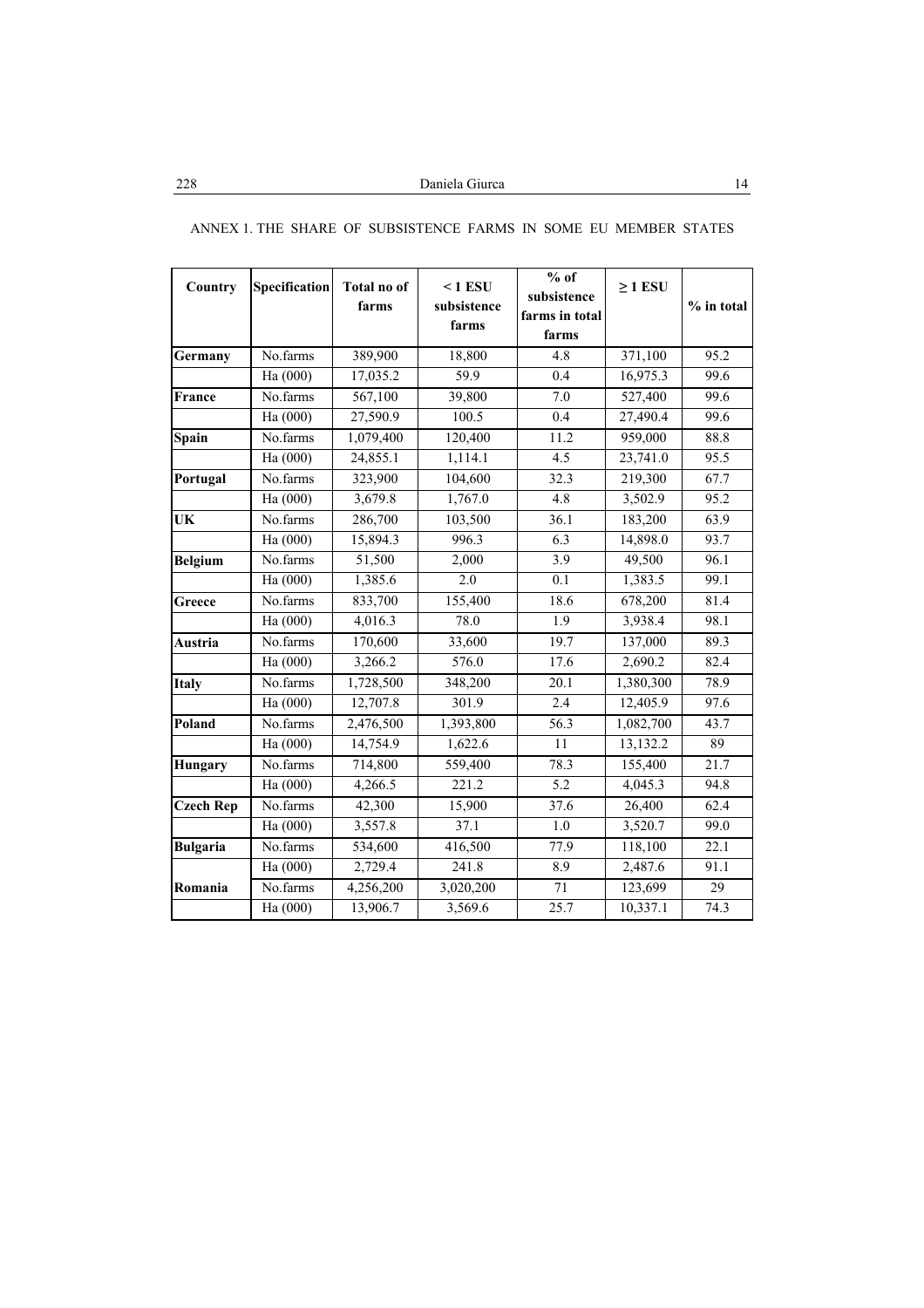| N <sub>0</sub>  | Specification       | ESU/ha | Livestock                                        | ESU/head |
|-----------------|---------------------|--------|--------------------------------------------------|----------|
|                 | Wheat               | 0.280  | Equides                                          | 0.071    |
| $\overline{c}$  | Oat                 | 0.084  | Bovine under 1 year                              | 0.061    |
| 3               | Maize               | 0.213  | Bovine above 2 years males                       | 0.095    |
| 4               | Other cereals       | 0.085  | Dairy cows                                       | 0.261    |
| 5               | Potatoes            | 1.174  | Sheep for breeding                               | 0.008    |
| 6               | Sugar beet          | 0.547  | Goats for breeding                               | 0.033    |
| $7\phantom{.0}$ | Tobacco             | 1.228  | Piglets under 20 kg                              | 0.057    |
| 8               | Hops                | 0.417  | Sows for breeding                                | 0.243    |
| 9               | Fresh vegetables    | 2.257  | Pigs                                             | 0.140    |
| 10              | <b>Strawberries</b> | 17.481 | $\overline{\text{Chicken}}$ broilers - 100 heads | 0.450    |
| 11              | Melons              | 2.883  | Hens $-100$ heads                                | 0.596    |
| 12              | Permanent pasture   | 0.168  | Turkeys $-100$ heads                             | 0.576    |
| 13              | Sunflower seed      | 0.173  | Ducks $-100$ heads                               | 0.328    |
| 14              | Orchards            | 2.125  | $Gese - 100$ heads                               | 0.878    |
| 15              | Vinevards           | 1.749  | <b>Beehives</b>                                  | 0.083    |

### ANNEX 2. COEFFICIENTS USED TO EVALUATE THE ECONOMIC SIZE OF THE FARMS INCLUDED IN MARD SURVEY

ANNEX 3. THE CHARACTERISTICS OF THE SEMI-SUBSISTENCE FARMS ANALYZED

| <b>Specifications</b>                                         | SC <sub>1</sub> | SC <sub>2</sub> | SC <sub>3</sub> | SC <sub>4</sub> | SC <sub>5</sub> | SC <sub>6</sub> | SC <sub>7</sub> | SC <sub>8</sub> | SC <sub>9</sub> | SC <sub>10</sub> |
|---------------------------------------------------------------|-----------------|-----------------|-----------------|-----------------|-----------------|-----------------|-----------------|-----------------|-----------------|------------------|
| Economic<br>size (ESU)<br>out of which<br>from:               | 2.17            | 3.20            | 4.33            | 4.51            | 5.32            | 6.09            | 7.23            | 7.70            | 8.04            | 8.03             |
| Crop<br>production                                            | 0.69            | 2.50            | 2.26            | 1.31            | 1.85            | 1.56            | 0.86            | 5.61            | 6.01            | 8.03             |
| Livestock<br>production                                       | 1.48            | 0.70            | 2.07            | 3.20            | 3.47            | 4.53            | 6.37            | 2.09            | 2.03            | 0.00             |
| <b>Utilized</b><br>agricultural<br>area (ha) out<br>of which: | 3.2             | 3.57            | 6.45            | 3.73            | 6.1             | 7.04            | 4.53            | 12.5            | 3.39            | 36               |
| Arable                                                        | $\overline{2}$  | 3.1             | 6.25            | 3.13            | 5.96            | $\overline{7}$  | 3               | 2.4             | 2.89            | 34               |
| Pastures and<br>meadows                                       | 1               |                 |                 | 0.5             |                 |                 | 1.5             | 10              | 0.4             |                  |
| Orchards                                                      |                 |                 |                 |                 |                 |                 |                 |                 |                 |                  |
| Vineyards                                                     | 0.05            | 0.22            |                 |                 | 0.05            | 0.04            |                 | 0.1             | 0.1             |                  |
| Backyard<br>garden                                            | 0.05            | 0.25            | 0.2             | 0.1             |                 |                 | 0.03            |                 |                 |                  |